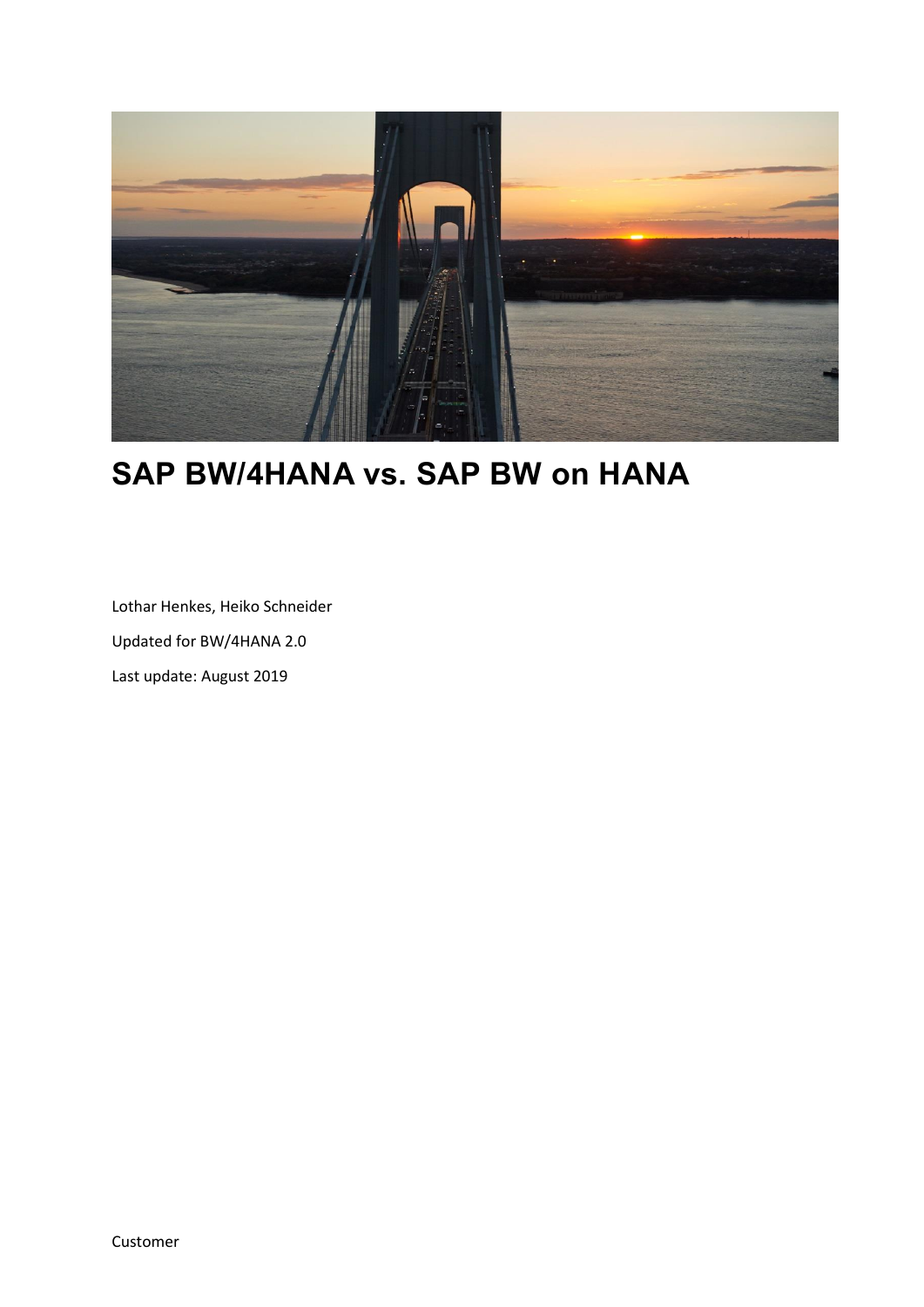#### **Legal Disclaimer**

**The information in this document is confidential and proprietary to SAP and may not be disclosed without the permission of SAP. This presentation is not subject to your license agreement or any other service or subscription agreement with SAP. SAP has no obligation to pursue any course of business outlined in this document or any related presentation, or to develop or release any functionality mentioned therein. This document, or any related presentation and SAP's strategy and possible future developments, products and or platforms directions and functionality are all subject to change and may be changed by SAP at any time for any reason without notice. The information in this document is not a commitment, promise or legal obligation to deliver any material, code or functionality. This document is provided without a warranty of any kind, either express or implied, including but not limited to, the implied warranties of merchantability, fitness for a particular purpose, or non-infringement. This document is for informational purposes and may not be incorporated into a contract. SAP assumes no responsibility for errors or omissions in this document, except if such damages were caused by SAP´s willful misconduct or gross negligence.**

**All forward-looking statements are subject to various risks and uncertainties that could cause actual results to differ materially from expectations. Readers are cautioned not to place undue reliance on these forward-looking statements, which speak only as of their dates, and they should not be relied upon in making purchasing decisions.**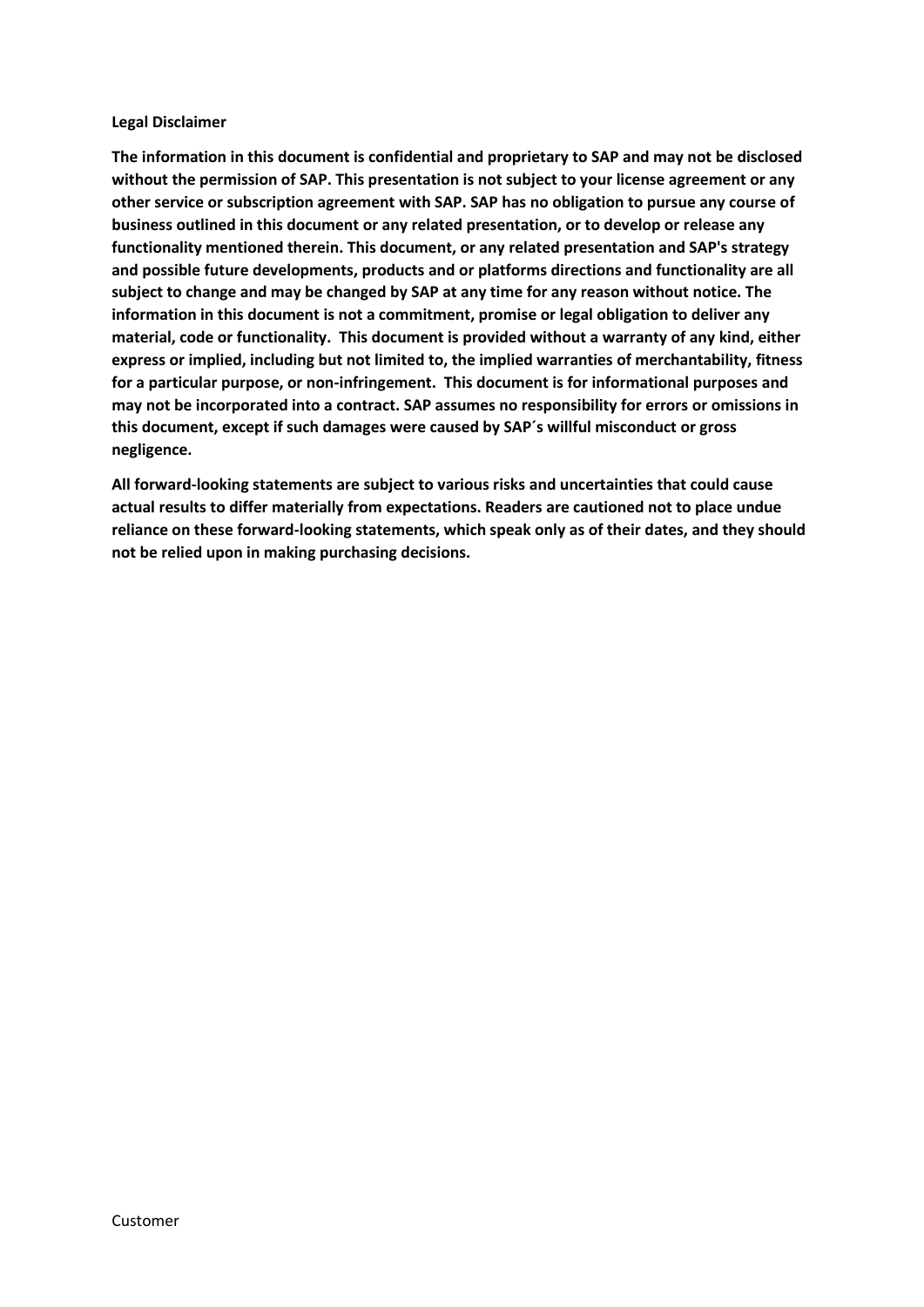# **Openness - Easy integration with Big Data scenarios**

BW/4HANA provides seamless integration of Big Data scenarios through a dedicated source system type; the Big Data source system. The Big Data Source system leverages Spark SQL and SAP VORA to enable virtualised access or provide more traditional data movement for big data scenarios. In addition to this, BW/4HANA integrates natively with the SAP Data Hub, helping to orchestrate and govern the flow of data between BW/4HANA and data lakes.

With BWoH, there is no dedicated source system type for Hadoop. Big data scenarios can be created by using a combination of HANA SDA (for virtualisation) and HANA EIM (for data persistency). The initial technology setup and development in this case is cumbersome and due to the disjointed modelling approach, switching from persistency to virtualisation requires significant development effort.

Big data has become a fundamental aspect of a customer's system architecture. By expanding the scope of the data warehouse through big data scenarios, BW/4HANA can provide new and valuable business insights.

*Key Value Drivers – Development Productivity, New Capabilities*

## **Openness - Data Integration SAP BW/4HANA 2.0**

1) New setting in ADSO "Write Inferface Enabled" The new write interface of the ADSO allows direct replication of data into the Inbound Queue of the ADSO. This new interface replaces the Webservice Source system and the DataServices Source System in SAP BW/4HANA 2.0.

Integration for:

- SAP Data Services
- SAP Cloud Platform Integration (CPI)
- SAP NetWeaver PI
- SAP Data Hub Integration (planned for H2/2019)
- *2)* Data Integration from SAP S/4HANA Cloud to SAP BW/4HANA 2.0

A new technical framework and connectivity between SAP BW/4HANA and SAP S/4HANA Cloud is available with SAP BW/4HANA. Based upon that additional content will be delivered gradually in terms of ABAP CDS views to extract data from the S/4HANA Cloud applications (e.g. financials, logistics) in a meaningful way. See [SAP Note 2674373](https://launchpad.support.sap.com/#/notes/2674373)

*Key Value Drivers – Openness, cost savings, simplification*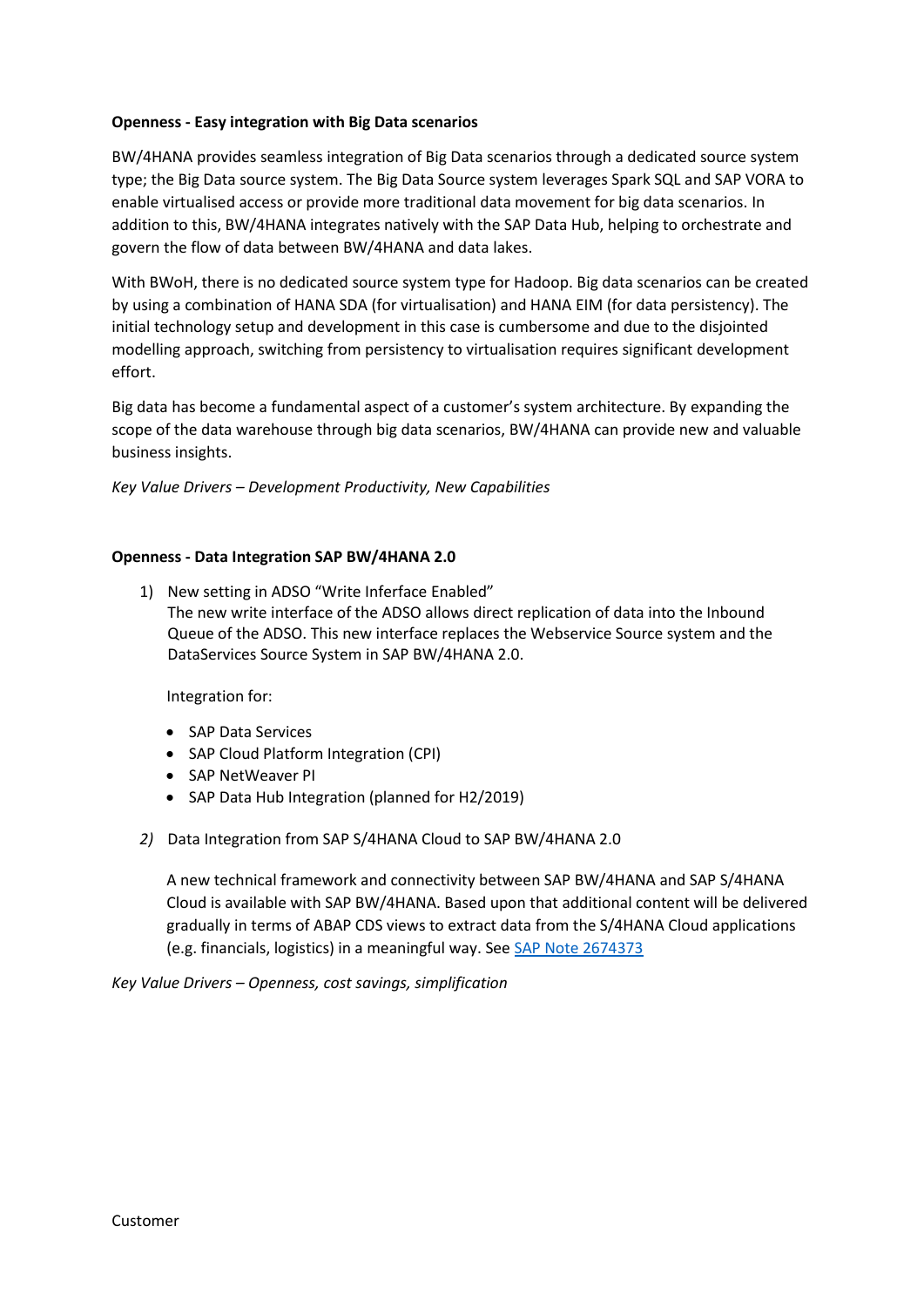# **Simplicity - Highly optimized data tiering**

BW/4HANA introduces a new concept for data aging and archiving referred to as Data Tiering Optimization (DTO). Instead of using costly in-memory storage for all data, partitions of data can be automatically displaced into hot, warm and cold data storage based on customer requirements.

In comparison, BWoH provides multi-temperate data management at the object level only, not by partition. In this case an object can use either hot or cold storage, which often results in customers creating additional objects specifically for data aging purposes.

Some customers have also opted to use the DLM capabilities in the Data Warehousing Foundation (DWF), independent from the BW application. This scenario also requires manual setup and on-going administration (procedures and archiving schedules) and disconnects the housekeeping task from the core application.

DTO is an automated tool which is easily maintained and managed through the BW/4HANA application, significantly reducing the development and administration effort usually associated with data aging.

*Key Value Driver - Storage Costs, Support Costs*

# **Simplicity - Less governance and faster time to value via simplified and reduced data modelling patterns and source system reduction**

With BW/4HANA, the number of modelling objects in the system is reduced from 10 to 4. The BW/4HANA modelling objects are fully optimised for SAP HANA and are simple to use; designed to significantly reduce development time. Similarly, BW/4HANA simplifies data integration scenarios consolidating 10 source system types into 4. This enables easier and more comprehensive access to both SAP source and non-SAP source data, reducing overall complexity.

BWoH supports 10 modelling objects including classic objects (non-HANA optimised), transient objects (partially HANA optimised) and the HANA optimised objects. Over the years BWoH has incorporated several different integration technologies (DB connect, UD connect etc) which can be complex to use. In this case a customer must create a governance framework to ensure that only fully optimised objects and only new integration technologies are being used with all associated effort.

BW/4HANA ensures that every development makes use of the very latest and most simplified tools and objects. Customers no longer need to worry about closely governing every dataflow or worrying that they are not using the most optimal objects. One of BW/4HANA's driving principles is  $-$ Simplicity – Easy dataflow governance and modelling is key to this approach.

*Key Value Driver - Development Productivity, Faster time to value*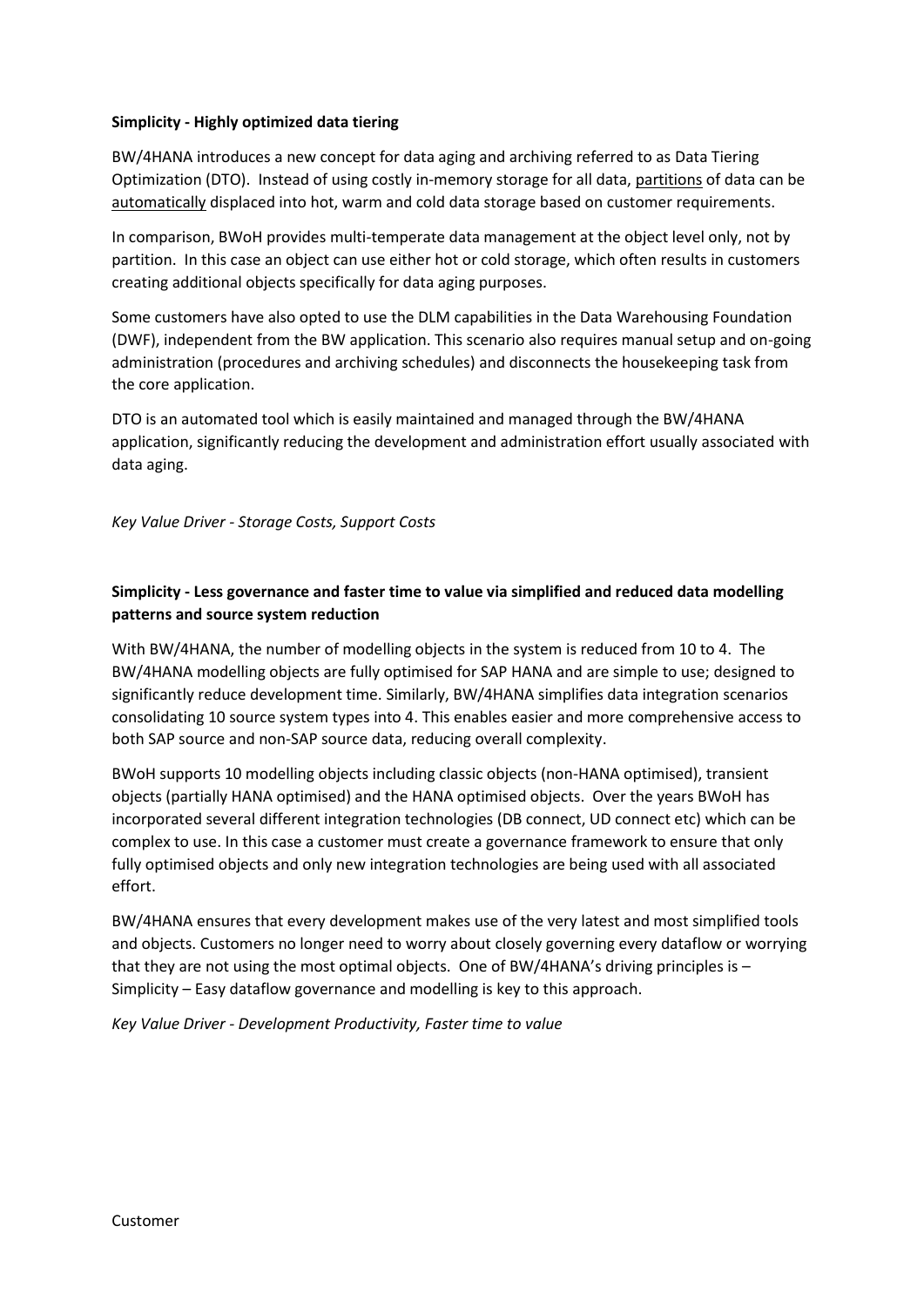# **Simplicity – Improved integration with SAP BW/4HANA and SAP Analysis For Office**

BW/4HANA introduces new functionality for users of SAP Analysis for Office. Business commentary can be added within Analysis for Office at the cell or hierarchy level. Other enhancements have been added to improve usability and planning.

With more comprehensive commentary and planning functionality, BW/4HANA and AO and improves collaboration of data across business users.

*Key Value Driver – New Capabilities*

#### **Simplicity – Simplified Landscape**

BW/4HANA is a *new* product with a *new* optimised code line, designed to fully leverage the SAP HANA platform without compromise (no support for anyDB).

BW/4HANA does not use a Java stack and is not based on the NetWeaver Platform, significantly simplifying the overall landscape.

BW/4HANA no longer requires NetWeaver, nor is it part of a NetWeaver shipment. BW/4HANA supports its own release cycles allowing SAP development to deliver faster and more comprehensive functionality without compromise.

*Key Value Driver - Support Costs, Storage Costs, Operational Staff Costs*

#### **Simplicity: New Chart Types for SAP Analytics Cloud on SAP BW/4HANA 2.0**

# **With SAP BW/4HANA 2.0 new chart types have been introduced to SAP Analytics Cloud running on SAP BW/4HANA 2.0.**

Support for additional chart types with SAC Live connection

- Waterfall Chart
- Geospatial
- Time Series
- Variance Chart
- Linked Analysis with more than one dimension
- Conditions
- Tuple Filter

*Key Value Driver - New visualization capabilities*